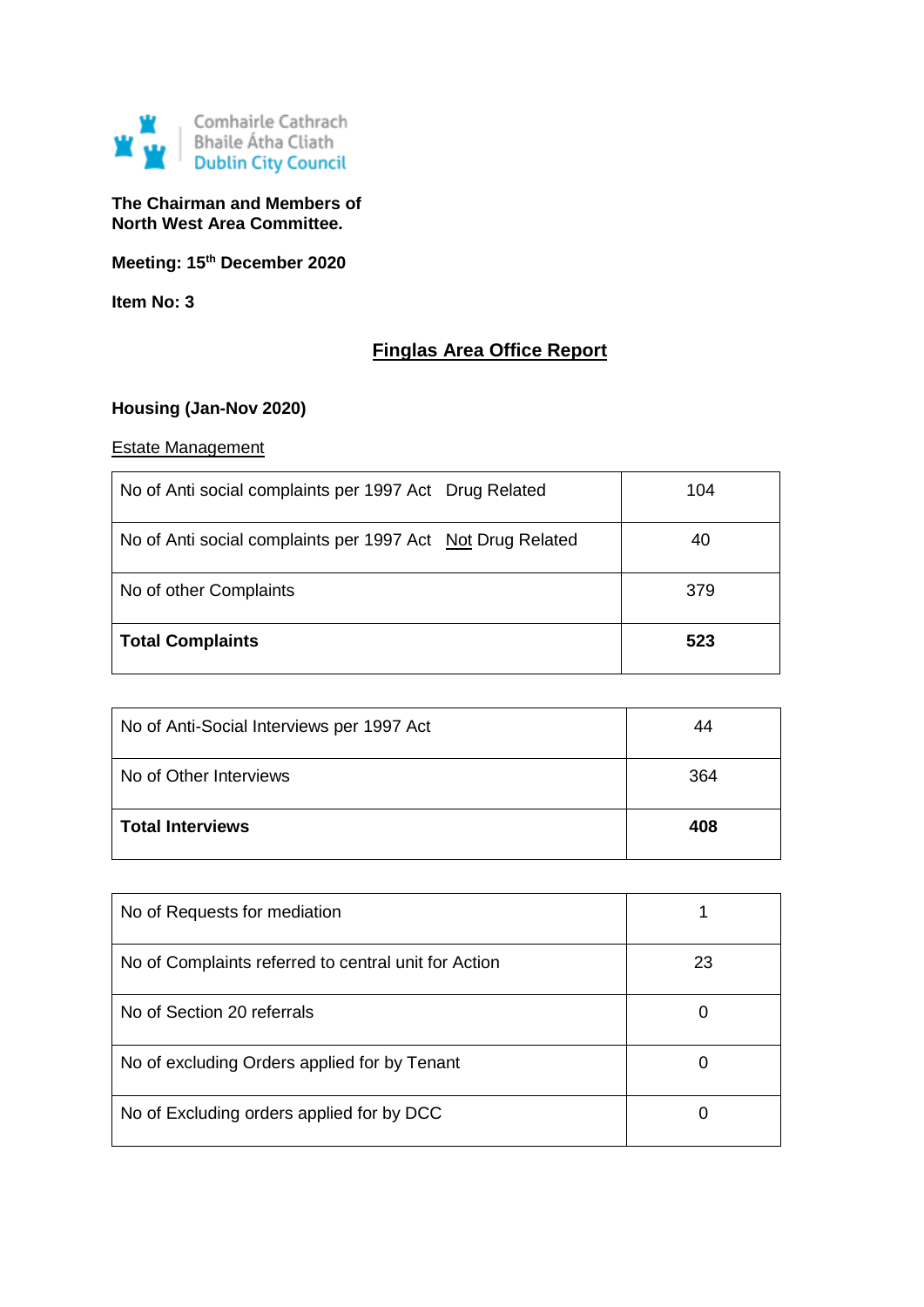| No of surrender of Tenancies due to Anti-Social Behaviour |   |
|-----------------------------------------------------------|---|
| No of possession application sent to Central Unit         | З |
| No of Court Orders Granted                                |   |
| No of Appeals / Judicial Reviews Challenges               |   |
| No of Warrants executed (Evictions)                       |   |

# **Housing Allocations**

| <b>Housing &amp; Apartments</b> |                          |                  |                            |
|---------------------------------|--------------------------|------------------|----------------------------|
| <b>Category</b>                 | <b>Housing</b>           | <b>Transfers</b> | <b>Choice Base Letting</b> |
| <b>Bands 2 &amp; 3</b>          | 14                       | 16               | 14                         |
| Medical                         | $\mathbf 0$              | $\mathbf{1}$     |                            |
| Welfare                         | $\mathbf 0$              | $\overline{2}$   | $\overline{2}$             |
| Homeless                        | 11                       | $\overline{0}$   |                            |
| <b>Travellers</b>               | $\mathbf{1}$             | $\mathbf 0$      |                            |
| <b>Transfer HAP</b>             | $\pmb{0}$                | 5                | 5                          |
| De-tenanting                    | $\pmb{0}$                | $\mathbf{1}$     |                            |
| <b>Estate Management</b>        | $\mathbf 0$              | $\mathbf 0$      |                            |
| <b>Maintenance Grounds</b>      | $\mathbf 0$              | $\overline{4}$   |                            |
| <b>Surrendering Larger</b>      | $\overline{0}$           | $\overline{0}$   |                            |
| Unable to afford                | $\pmb{0}$                | $\boldsymbol{0}$ |                            |
| Succession                      | $\overline{\mathcal{A}}$ | $\boldsymbol{0}$ |                            |
| <b>Total</b>                    | 30                       | 29               | 21                         |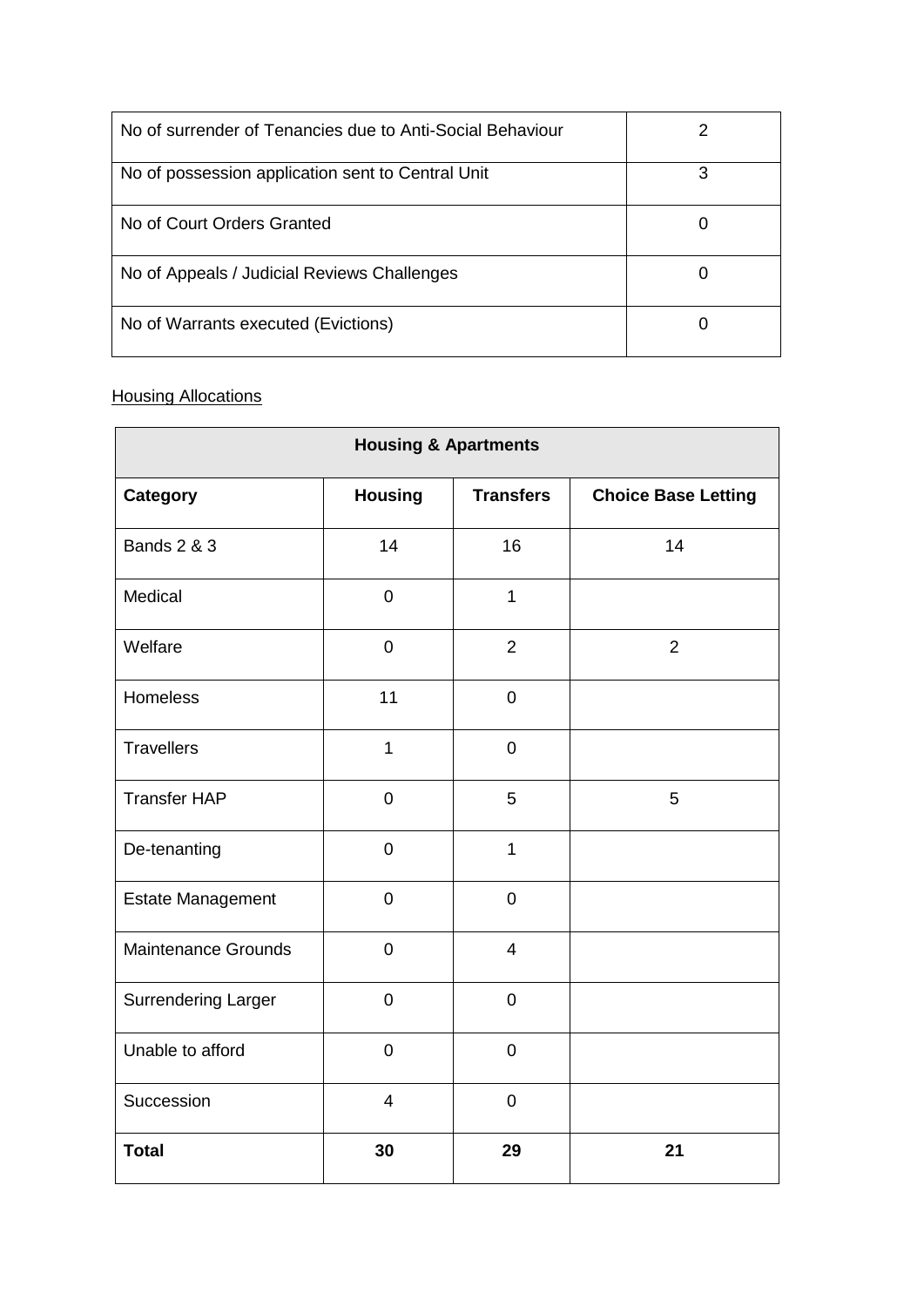| <b>Senior Citizens</b>        |                |                  |                            |
|-------------------------------|----------------|------------------|----------------------------|
| Category                      | <b>Housing</b> | <b>Transfers</b> | <b>Choice Base Letting</b> |
| <b>Bands 2 &amp; 3</b>        | 3              | $\overline{2}$   | 3                          |
| Medical                       | $\mathbf 0$    | $\mathbf 0$      |                            |
| Welfare                       | $\pmb{0}$      | $\pmb{0}$        |                            |
| <b>Homeless</b>               | 8              | $\mathbf 0$      |                            |
| <b>Transfer HAP</b>           | $\mathbf 0$    | $\pmb{0}$        |                            |
| <b>Travellers</b>             | $\overline{0}$ | $\pmb{0}$        |                            |
| <b>Estate Management</b>      | $\mathbf 0$    | $\pmb{0}$        |                            |
| De-tenanting                  | $\mathbf 0$    | $\mathbf{1}$     |                            |
| <b>Maintenance Grounds</b>    | $\mathbf 0$    | $\pmb{0}$        |                            |
| <b>Surrendering Larger</b>    | $\mathbf 0$    | $\mathbf 0$      |                            |
| Unable to afford              | $\mathbf 0$    | $\mathbf 0$      |                            |
| <b>Financial Contribution</b> | $\mathbf{1}$   | $\mathbf 0$      |                            |
| <b>Total</b>                  | 12             | 3                | 3                          |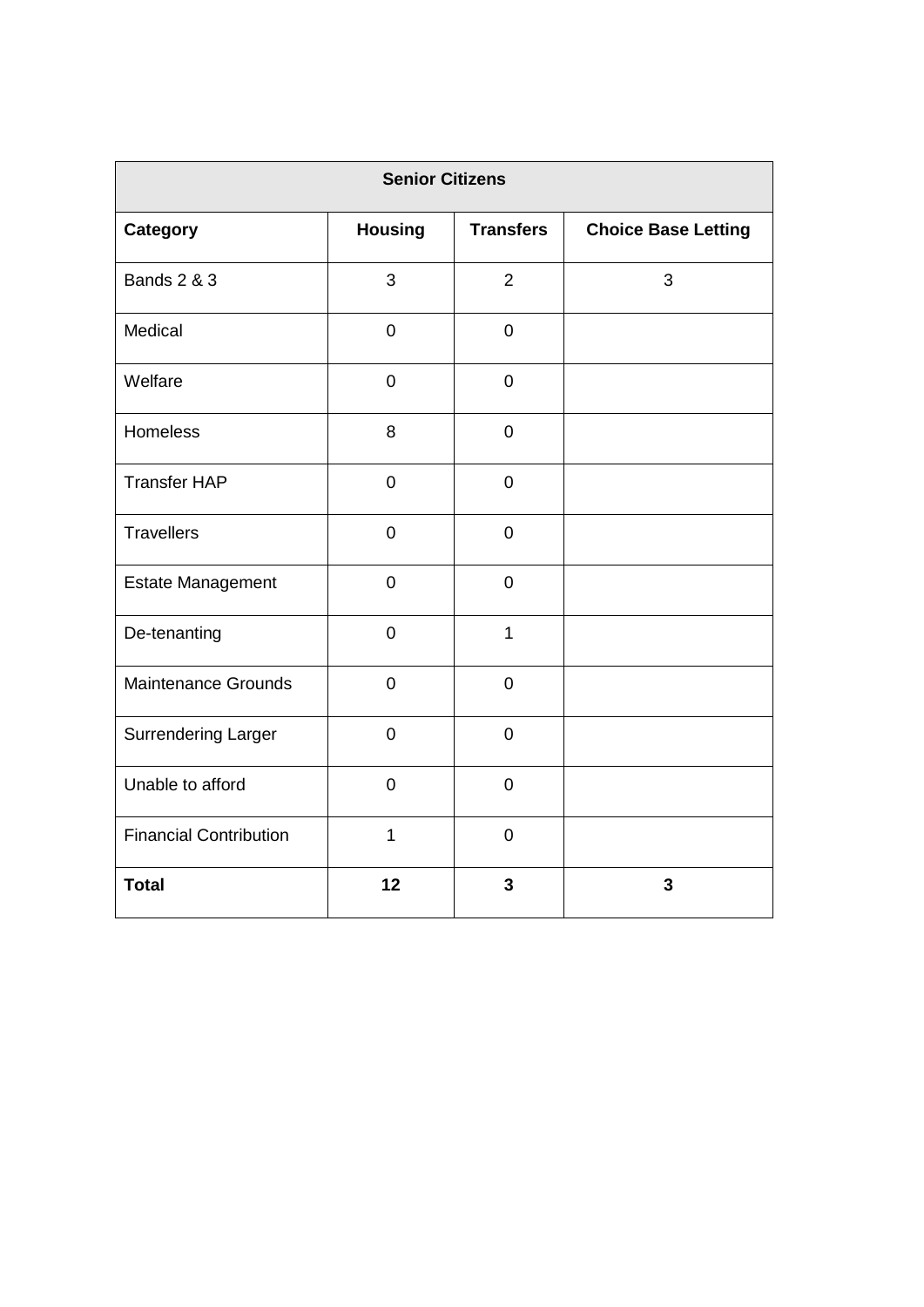# Voids Report

| <b>Vacant Housing Units (22)</b> |                     |                    |                              |
|----------------------------------|---------------------|--------------------|------------------------------|
| <b>Address</b>                   | <b>Type of unit</b> | Date of<br>vacancy | <b>Remarks</b>               |
| <b>Ballygall Parade</b>          | 2 bed Maisonette    | 24/09/2020         | Works in progress            |
| <b>Ballygall Parade</b>          | 2 bed maisonette    | 24/08/2020         | Works in progress            |
| <b>Ballygall Parade</b>          | 2 bed Maisonette    | 14/04/2020         | Works in Progress / On offer |
| <b>Barnamore Park</b>            | 3 bed house         | 20/10/2020         | Works in progress            |
| <b>Barnamore Grove</b>           | 3 bed house         | 26/08/2020         | Works in progress            |
| <b>Barry Park</b>                | 3 bed house         | 04/08/2020         | Works in progress/on offer   |
| Carrigallen Park                 | 5 bed house         | 16/07/2019         | Works in progress / On offer |
| <b>Casement Close</b>            | 2 bed house         | 21/07/2020         | Works in progress/On offer   |
| Cloonlara Road                   | 2 bed house         | 28/09/2020         | Works in progress            |
| Deanstown Avenue                 | 2 bed house         | 09/11/2020         | Works in progress            |
| <b>Dunsink Avenue</b>            | 3 bed house         | 17/08/2020         | Works in progress/On offer   |
| <b>Fairlawn Road</b>             | 3 bed house         | 24/09/2020         | Works in progress/on offer   |
| <b>Griffith Parade</b>           | 3 bed house         | 30/06/2020         | Works in progress            |
| <b>Griffith Parade</b>           | 2 bed house         | 20/08/2020         | Works in progress            |
| <b>Hazelcroft Gardens</b>        | 3 bed house         | 17/06/2019         | Works in progress            |
| <b>Kippure Park</b>              | 4 bed house         | 10/03/2020         | Works in progress / On offer |
| <b>Kippure Park</b>              | 3 bed house         | 27/05/2020         | Works in progress/On offer   |
| McKee Avenue                     | 3 bed House         | 30/09/2020         | Works in progress            |
| St. Canices Square               | 1 bed Apt           | 12/11/2020         | Works in Progress            |
| The Botanic                      | 2 bed Apt           | 22/11/2019         | Issue with the building      |
| The Tolka                        | 2 bed Apt           | 21/03/2019         | Issue with the building      |
| <b>Wellmount Cres</b>            | 3 bed House         | 15/10/2020         | Works in progress            |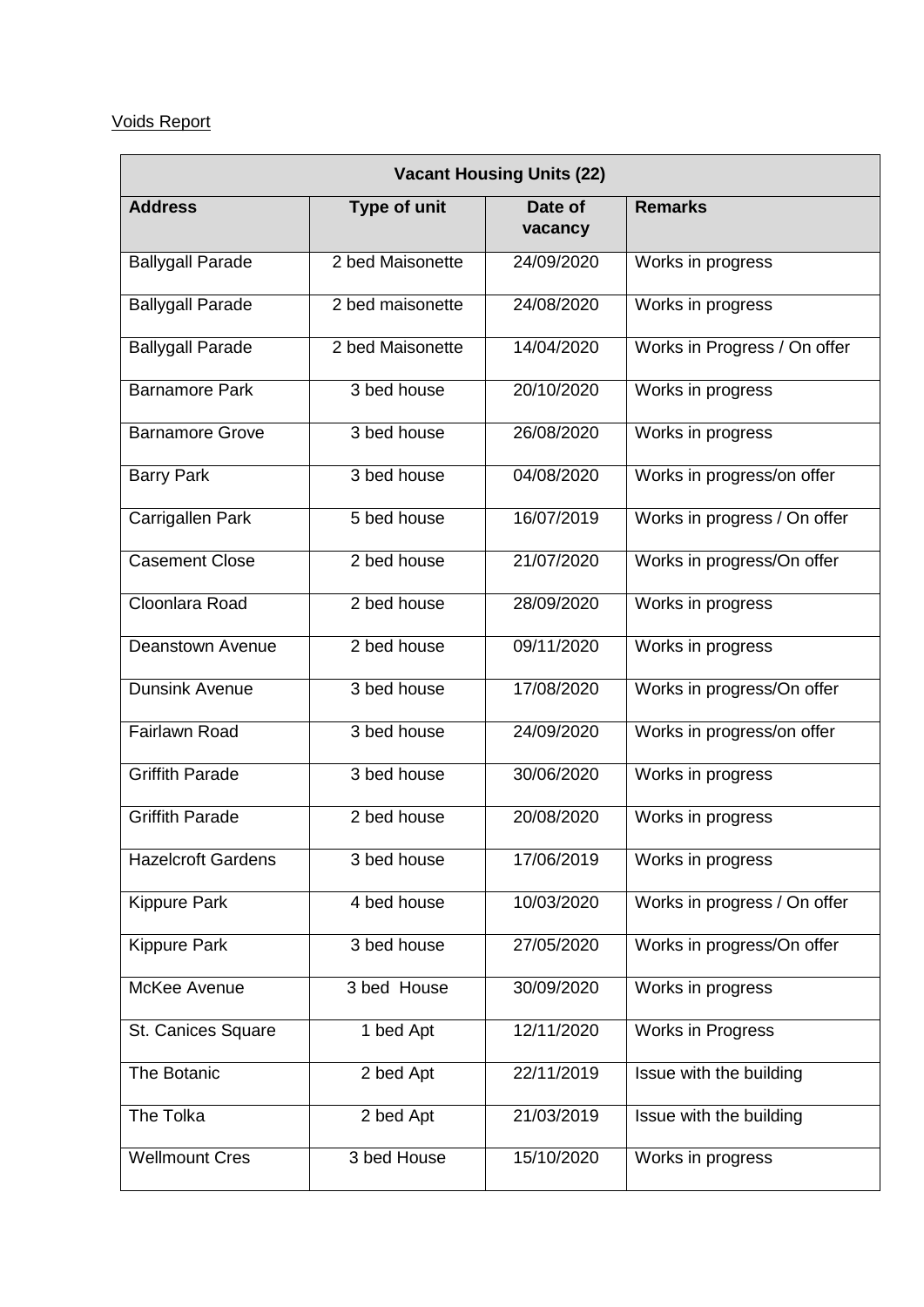| <b>Vacant Senior Citizens Units (10)</b> |                     |                    |                              |
|------------------------------------------|---------------------|--------------------|------------------------------|
| <b>Address</b>                           | <b>Type of Unit</b> | Date of<br>vacancy | <b>Remarks</b>               |
| <b>Brookville Court</b>                  | 1 bed               | 06/10/2020         | Works in progress            |
| Glasanaon Court                          | <b>Bedsit</b>       | 24/07/2020         | Works in progress            |
| <b>Glasaree Court</b>                    | 1 bed               | 10/04/2020         | Works in progress/On offer   |
| <b>Glasaree Court</b>                    | 1 bed               | 30/03/2020         | Works in progress / On offer |
| <b>Griffith Crescent</b>                 | 1 bed               | 13/11/2020         | Works in progress/On offer   |
| <b>Griffith Crescent</b>                 | 1 bed               | 16/11/2020         | Works in progress            |
| <b>Mellowes Court</b>                    | <b>Bedsit</b>       | 13/05/2019         | Works in progress/On offer   |
| <b>Mellowes Court</b>                    | <b>Bedsit</b>       | 25/06/2019         | Works in progress            |
| <b>Mellowes Court</b>                    | 1 bed               | 07/05/2019         | Works in progress/On offer   |
| <b>Mellowes Court</b>                    | bungalow            | 10/11/2020         | Works in progress            |

# Choice Based Lettings

The following properties were advertised under the Choice Based Letting scheme:

| <b>Address</b>       | <b>No. Eligible Applicants</b> | <b>No. Non Eligible Applicants</b> |
|----------------------|--------------------------------|------------------------------------|
| 63 Fairlawn Road     |                                |                                    |
| 101 Ballygall Parade |                                |                                    |
| 90 Kippure Park      |                                |                                    |

A number of applicants were not eligible due to various reasons i.e. not entitled to the size property, do not have Area E as a preference, do not have a housing application, etc.

# Scribblestown PPP Site

70 apartments are currently under construction. The completion date is the end of January. The Finglas Office and Allocations Section have been working closely together to nominate and select tenants.

Cooperation was sought from the Gardaí in the Community Policing Section in Finglas as over 100 applicants required checking on Estate Management grounds in a short period of time.

#### Ratoath Avenue Site

The site at 61-63 Ratoath Avenue (6x1 bedroom units) is underway. It's anticipated this development will be ready in 4Q of 2021.

#### Rents Update

The Finglas Area Office continues to provide a rent assessment service for tenants living in the Finglas area.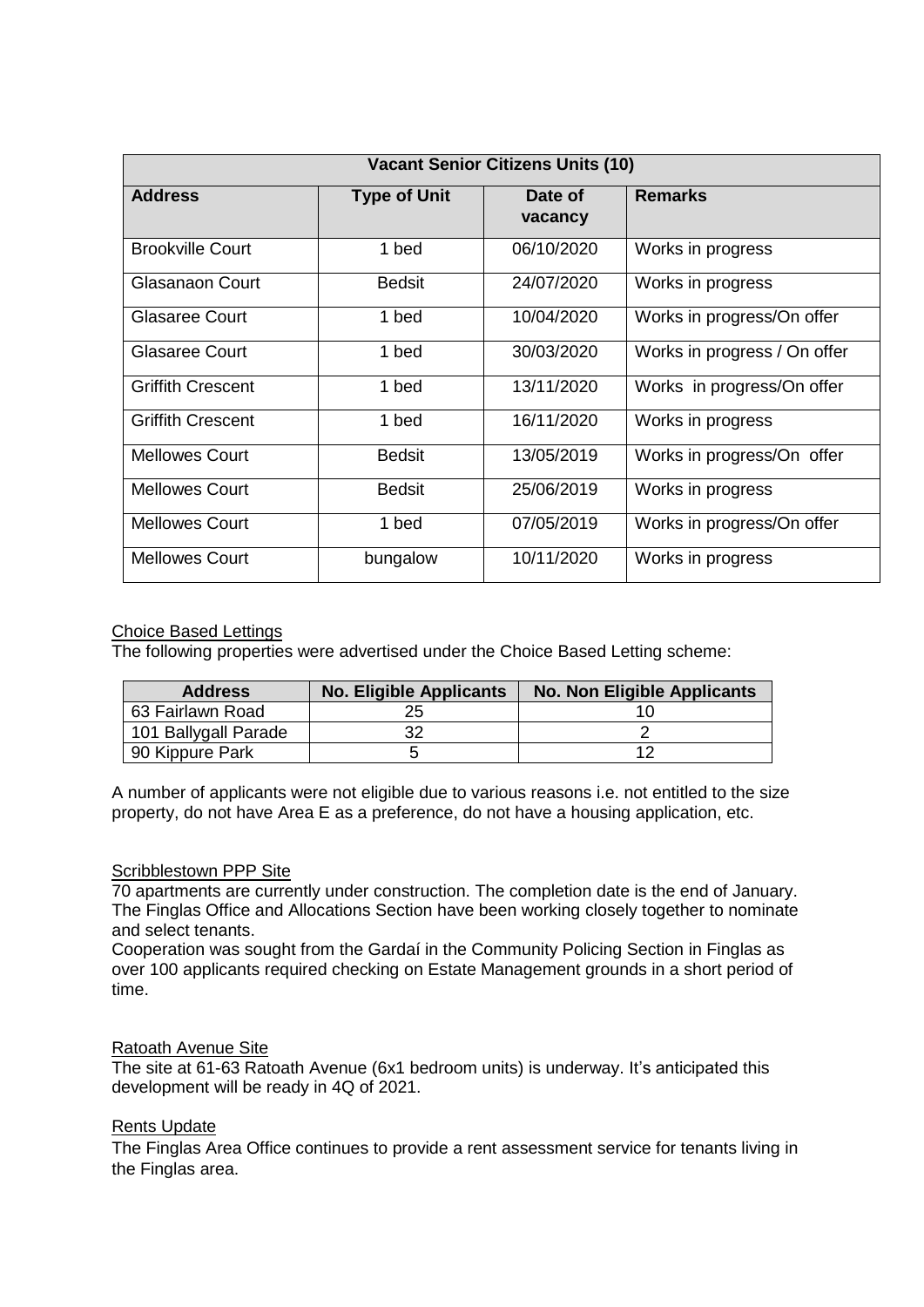| <b>Finglas Rent Assessment Update</b><br>1 <sup>st</sup> Jan- 30 <sup>th</sup> November 2020 |      |  |
|----------------------------------------------------------------------------------------------|------|--|
| <b>Assessments</b>                                                                           | 1037 |  |
| <b>Permission to Resides</b>                                                                 | 33   |  |
| <b>Refunds</b>                                                                               | つつ   |  |

# **GENERAL MATTERS**

# Civic Centre Carpark Upgrade

Work is almost completed on the upgrade of the public car parks in front of the Finglas Civic Centre, Mellowes Road, Dublin 11 to provide for improved surface, parking layout, landscaping, and associated works. The works provide an enhanced facility for the benefit of visitors to the crèche, youth resource centre, leisure centre and Area Office. Enabling works for the installation of electric vehicles charging points have been included as part of the project and three charging points will be available from early 2021.

# Kildonan Park Sculpture

The project is now at the public engagement stage. Sculpture Dublin had an advertisement in the Local News North Edition on Friday  $4<sup>th</sup>$  December with information about the Kildonan Park commission and local public engagement activity. An information leaflet has also been circulated to 3,000 local houses, and posters installed on the railings of the park.

# 5-Arm Junction

The appointment of the consultant is being finalised. They should be in a position to commence in January 2021. The E&T Department will arrange a briefing session for councillors before the end of March 2021, prior to a detailed design of the scheme being commenced.

#### Finglas West Family Resource Centre

The Centre will be based on the grounds of St. Kevin's BNS, Barry Road, Finglas.

Summary of progress to date:

- Planning Permission received (November 2020).
- Fire Certs received.
- E-tendering process is underway.
- Works expected to commence in Spring 2021 with the removal of the existing building, followed by construction of the new facility.

# **COMMUNITY & SOCIAL DEVELOPMENT**

#### Community Quilt Project 2020/21

The Finglas Area Office Community & Social Development staff (CSDS) engaged with local community groups and individuals to create a number of community quilts. The project involves community members knitting a series of squares. When Covid-19 restrictions allow, groups and individuals will be brought together to complete the project.

The project aims to tackle isolation, especially among older people, but is open to all ages.